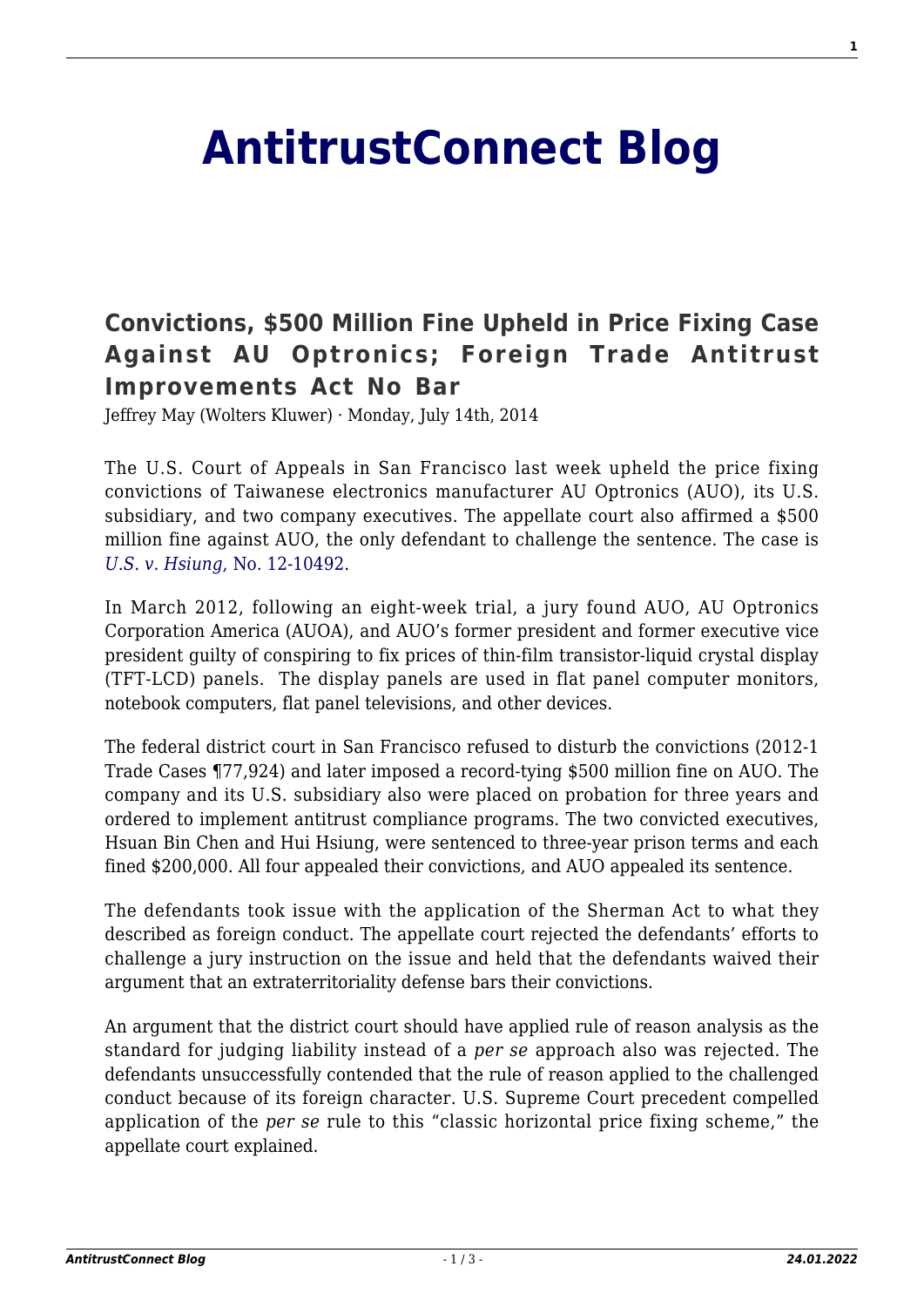The Foreign Trade Antitrust Improvements Act (FTAIA) did not bar the prosecution because the government sufficiently proved that the defendants engaged in "import trade," which falls outside the scope of the FTAIA, the appellate court ruled. Describing the FTAIA as a "web of words," the court pointed out that the statute boiled down to two principles: (1) the Sherman Act applies to "import trade or import commerce" with foreign nations; and (2) the Sherman Act does not apply to nonimport trade or commerce with foreign nations, unless the "domestic effects" exception is met.

Trial testimony established that the AUO imported over one million price-fixed panels per month into the United States and that the cartel participants earned over \$600 million from the importation of TFT-LCDs into the United States. Because the evidence in support of the import trade theory alone was sufficient to convict the defendants of price fixing in violation of the Sherman Act, it was not necessary to consider the sufficiency of the evidence supporting the alternate theory under the FTAIA relating to the domestic effects of the transactions, which the government pursued. It was noted, however, that the indictment sufficiently alleged such conduct.

Further, the defendants' argument that the indictment was flawed for failing to mention the FTAIA by name or statutory citation was rejected. The indictment contained the factual allegations necessary to establish that the FTAIA either did not apply or that its requirements were satisfied.

The appellate court also clarified that the FTAIA was not a subject-matter jurisdiction limitation on the power of the federal courts but a component of the merits of a Sherman Act claim involving nonimport trade or commerce with foreign nations. The determination that the FTAIA provides substantive elements under the Sherman Act follows decisions of the [Second,](http://www.ca2.uscourts.gov/decisions/isysquery/f458ec37-48d7-4f22-8788-e1e4dc16a5ee/6/doc/13-2280_opn.pdf#xml=http://www.ca2.uscourts.gov/decisions/isysquery/f458ec37-48d7-4f22-8788-e1e4dc16a5ee/6/hilite/) Third, and Seventh Circuits.

## **Venue.**

In addition, the appellate court rejected the defendants' argument that venue was not appropriate in the Northern District of California. The government proved that venue was proper by a preponderance of the evidence.

In addition to evidence that the AUO's employees negotiated prices for TFT-LCDs with a customer in Cupertino, California, the government introduced evidence that AUOA representatives negotiated sales of price-fixed TFT-LCDs with another firm in the Northern District and that AUOA maintained offices there from which it conducted price negotiations by e-mail and phone. The appellate court found unavailing the defendants' arguments that the proper standard of proof for venue was beyond a reasonable doubt or that government engaged in prosecutorial misconduct in its rebuttal when arguing that venue was proper.

## **Fine.**

The \$500 million fine imposed pursuant to the Alternative Fine Statute, 18 U.S.C. §